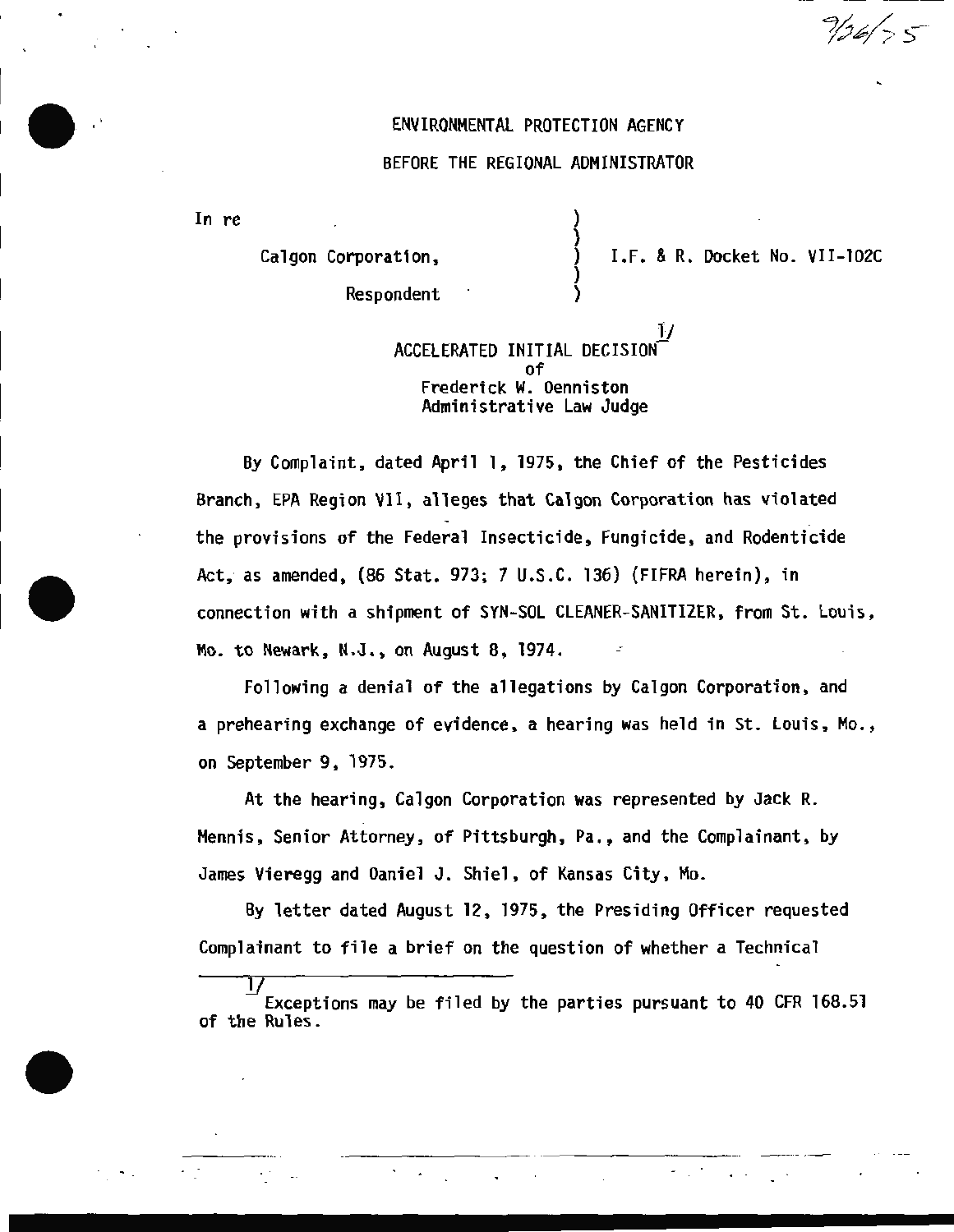Bulletin must physically accompany a shipping container. Such a brief was filed on September 2, 1975 and Calgon replied on September 9, 1975 .

At the hearing, Calgon moved for the issuance of an Accelerated Decision under 40 CFR 168.37 of the Rules. The Motion, which was taken under advisement, is hereby granted pursuant to 168.37(a)(2).

A brief date of October 13, 1975, was specified with replies due on October 23, 1975. In view of the issuance of this Accelerated Decision such need not be filed but the parties may file exceptions pursuant to 40 CFR 168.5l(a) .

# FINDINGS OF FACT

The following facts were stipulated:

1. Respondent had gross sales (total business revenues from all business operations) for the prior fiscal year which exceeded \$1,000,000.00.

2. Respondent is the registrant for the pesticide, SYN-SOL CLEANER-SANITIZER, which bears EPA Registration No. 2914-33.

3. The approved registered label affixed to the pesticide, SYN-SOL CLEANER-SANITIZER, contains the language "SEE TECHNICAL BULLETIN FOR USE DIRECTIONS."

4. The Technical Bulletin referred to on the approved registered label was accepted on April 30, 1969, under FIFRA.

5. Respondent on August 8, 1974, shipped (one) three hundred fifty pound drum of the pesticide, SYN-SOL CLEANER-SANITIZER, from St . Louis, Missouri, to American Bakeries Company, Newark, New Jersey .

.. . . ·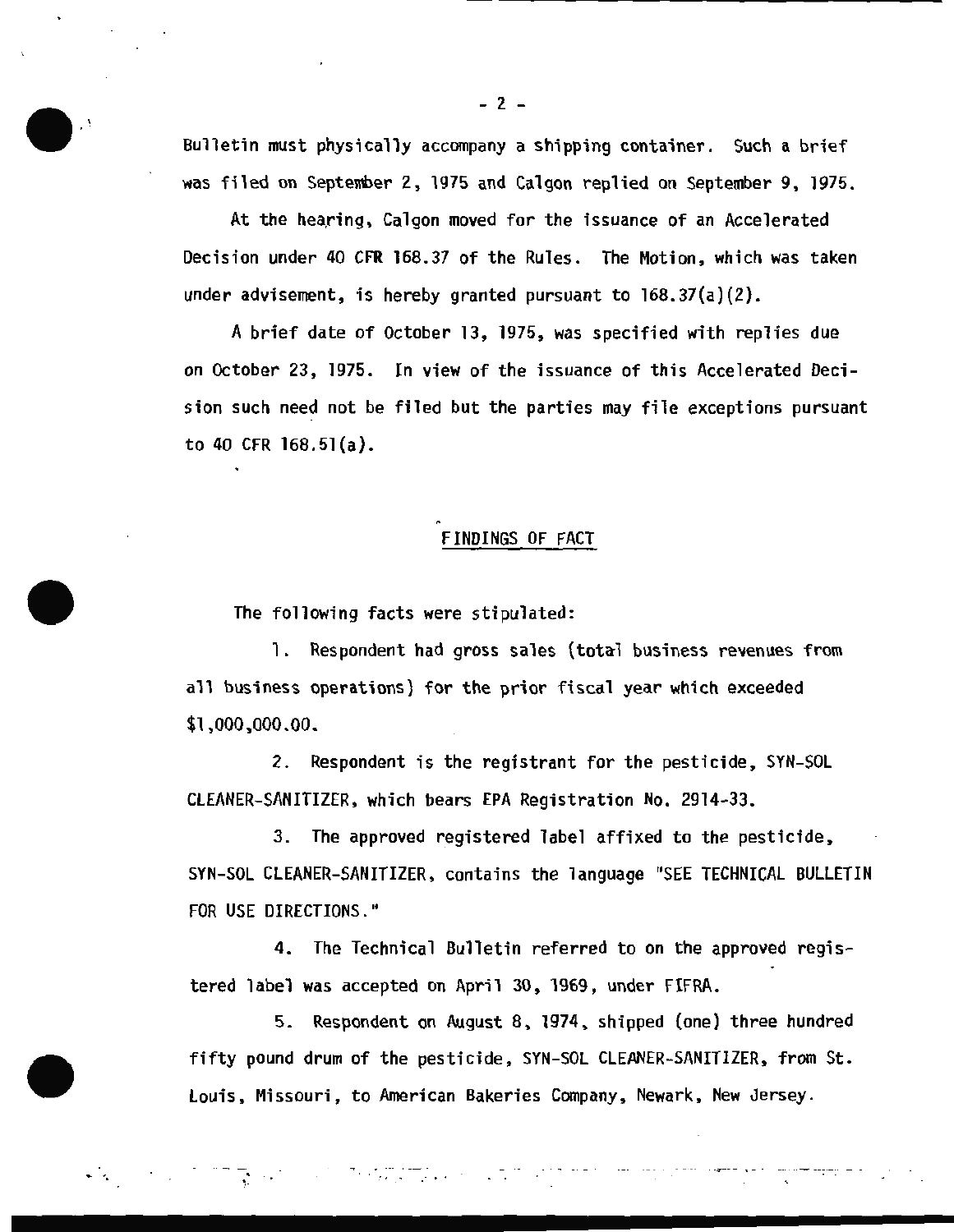6. The above referenced pesticide did not have affixed to it a Technical Bulletin bearing directions for use, during shipment on the above-referenced shipment.

7. A Technical Bulletin accepted in accordance with registration, bearing use directions for the above-referenced pesticide, was received by American Bakeries Company, Newark, N.J., on or about August 27, 1974.

Additional facts disclosed of record are:

8. American Bakeries received the shipment of the drum on August 14, 1974. Its representative, John Taylor, testified that on or about August 6, 1974, he requested a copy of the Technical Bulletin from the sales representative, but did not receive it until August 27, 1974. While first contending a portion of the August 14 shipment was used prior to receipt of the Bulletin, Taylor later expressed uncertainty.<br>poug Parks,<br>9. The sales representative of Calgon/testified that the

The sales representative of Calgon/testified that the Technical Bulletin for SYN-SOL, had been supplied to Taylor in connection with previous orders which had been placed in July 1972 and May 1973 and positively identified July 18, 1972 as the date the first one had been given and another in July 1974. Taylor, while uncertain as to whether he previously had a Technical Bulletin and acknowledging it is possible, stated he did not have one in his possession in August 1974. From the standpoint of the demeanor of the witnesses, each appeared sincere in their beliefs and Taylor conceded Parks may have previously supplied the

..... ·· ·~- -·-··4 .. - · . . ... ,. . . . ~.

- 3 -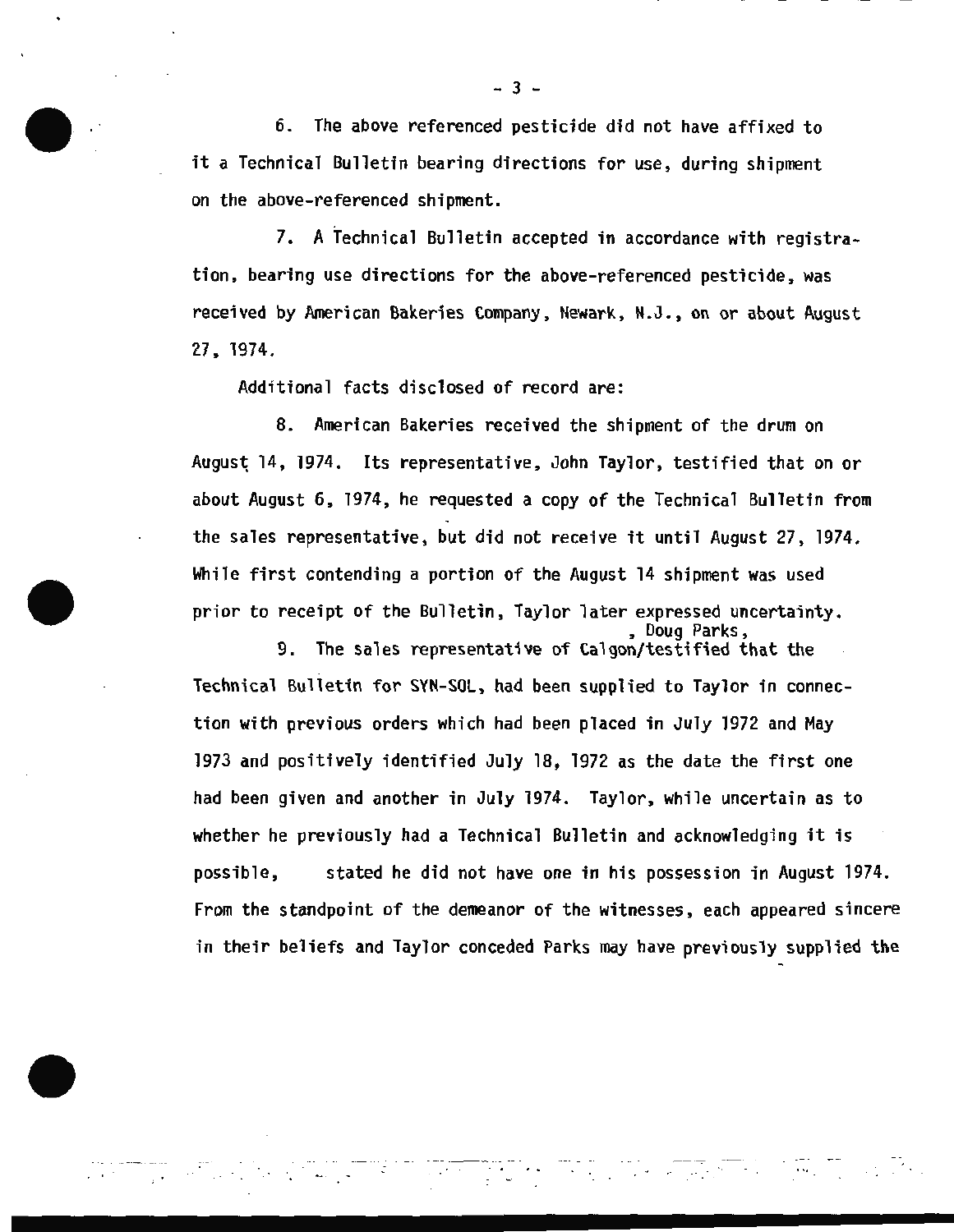Technical Bulletin prior to August 27, 1974 and he may have been unable to find it.

10. In view of the certainty of Parks' testimony and of the uncertainty of Taylor's, it must be concluded that Taylor had received a Technical Bulletin at least once prior to August 27, 1974.

### ' CONCLUSIONS

The record is silent as to why EPA approved a separate document containing directions for vse , herein for convenience referred to as a Technical Bulletin, although not so designated on its face. The so-called Technical Bulletin is a single page 8  $1/2$ " x  $11$ ", the same size as the label itself. Being used on a large drum containing in excess of 300 lbs. of dry powder, there is ample space for adhering the Bulletin as well as the label to the surface. Moreover, in approving the Bulletin, EPA specified no conditions as to its display or use and no regulation has been cited which does so.

It is understandable that a Technical Bulletin in the form of a pamphlet or consisting of many pages, could not readily be affixed to a large drum with any certainty of its safe arrival after shipment. But no justifiable reason appears for the separation of label and use instructions in this case. It is noted that in February 1975, Respondent submitted a revision of the label to combine them into a single document, and this was approved by EPA.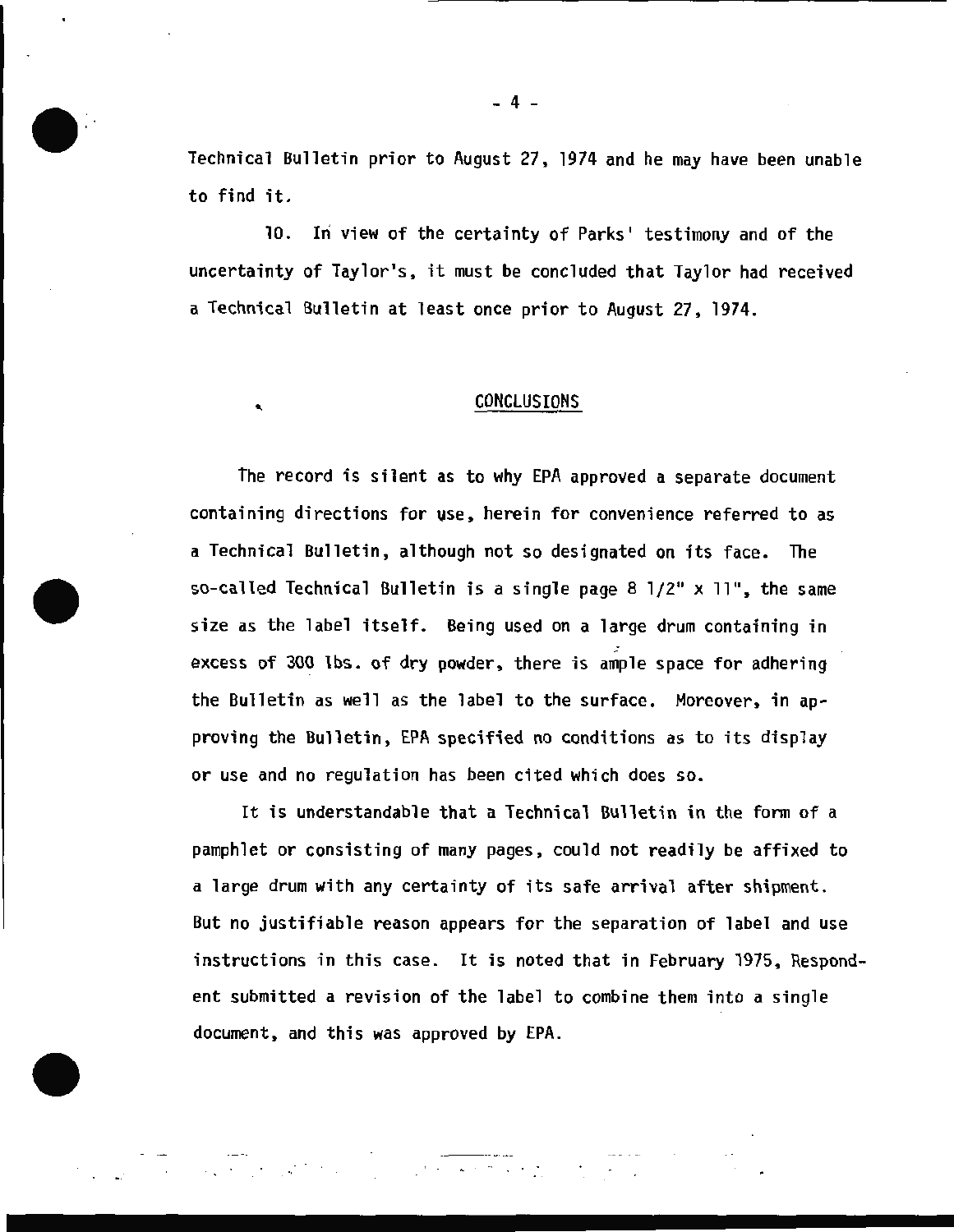The label in question prominently displayed in large letters, the statement "See Technical Bulletin for use Directions." While there is conflicting testimony as to whether John Taylor of American Bakeries, the receiver of the shipment, had received a Technical Bulletin in connection with earlier purchases of SYN-SOL in 1972 and 1973, it is clear that upon receiving the shipment here in question on August 14, 1974, Taylor was aware of the need for the Technical Bul letin, requested it of the manufacturer, and at least partially withheld use of the product until he received it 13 days later. While this may be poor customer relations, the question here is whether any statute or regulations were violated.

In its Special Hearing Brief on the subject, Complainant contends that "If a product's label incorporates use directions by reference to another document and the consumer has not been provided such document prior to or concurrent with receipt of such product, the product is also misbranded." (Brief, p. 10). But the EPA regulations do not so state and no source for this contention is offered.

The only pronouncements of EPA on this subject appear to be the interpretations embraced in 40 CFR Part 162. Section 162.105(d) specifies that directions for use shall appear on the labeling, which "includes the label which is affixed to the product plus all printed or graphic matter which accompanies the product at any time. Directions for use may appear on the label or on accompanying leaflets or circulars. "

 $\label{eq:2.1} \frac{1}{\sqrt{2}}\int_{\mathbb{R}^{3}}\left|\frac{d\mathbf{y}}{d\mathbf{x}}\right|^{2}d\mathbf{x}^{2}d\mathbf{x}^{2}d\mathbf{x}^{2}d\mathbf{x}^{2}d\mathbf{x}^{2}d\mathbf{x}^{2}d\mathbf{x}^{2}d\mathbf{x}^{2}d\mathbf{x}^{2}d\mathbf{x}^{2}d\mathbf{x}^{2}d\mathbf{x}^{2}d\mathbf{x}^{2}d\mathbf{x}^{2}d\mathbf{x}^{2}d\mathbf{x}^{2}d\mathbf{x}^{2}d\mathbf{x}^{2}d\$ 

---- .

. . . . ~ ...

 $-5 -$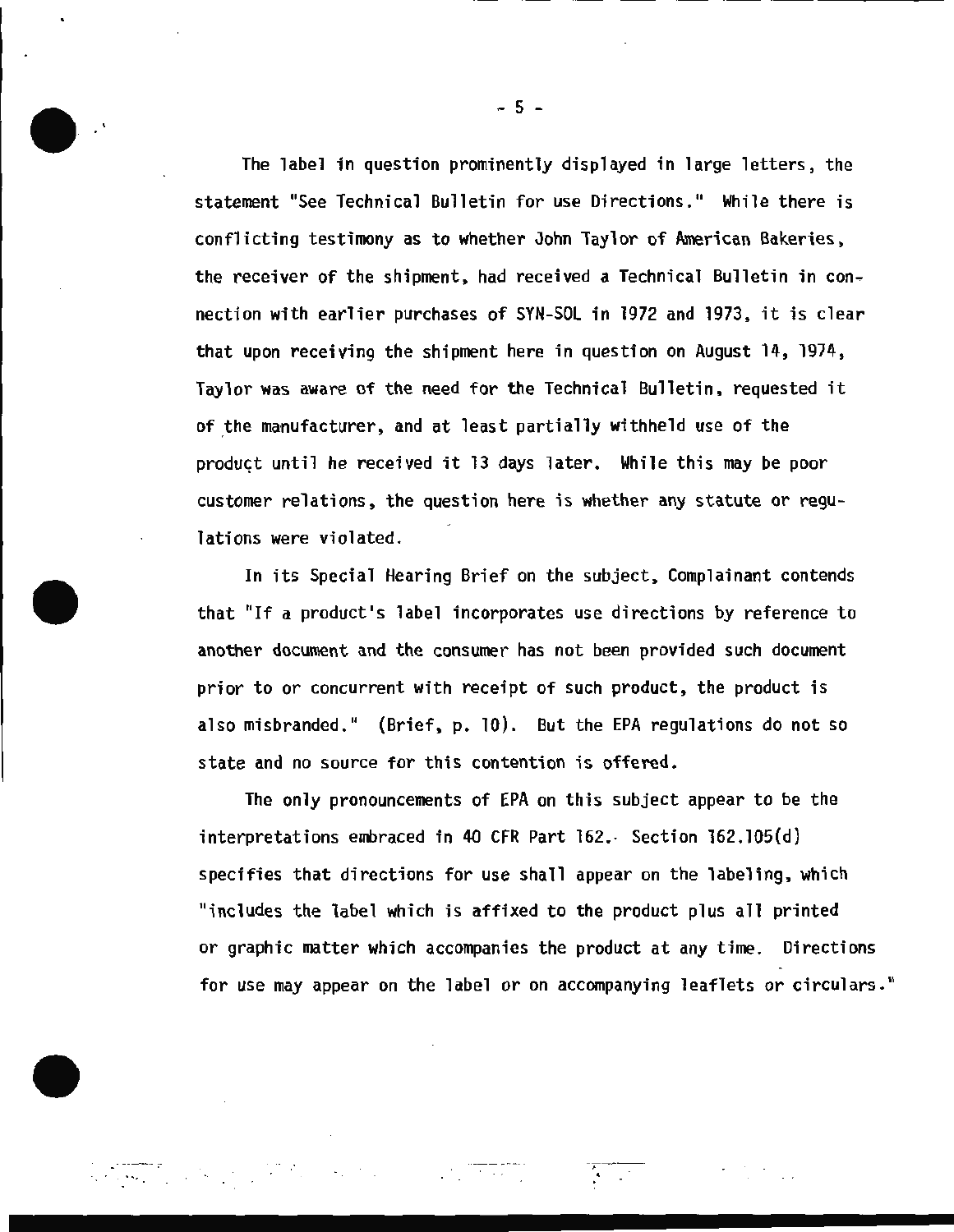The precise meaning of "accompanies" or "accompanying" is not stated. It is noted however, that the same regulation provides an exception with respect to "well known economic poisons which are sold in containers of . .. 50 pounds or more of a solid intended primarily for use after dilution" provided "there is readily available general knowledge of the composition methods of use, and effectiveness of the product." Moreover, Section 162.108(d), an interpretation with respect to labels for large containers, such as the drum here involved, provides an almost identical exemption from the directions for use requirement on "well known economic poisons which are sold in containers of ... 50 pounds or more of a solid intended primarily for use after dilution." Witness Taylor described SYN-SOL as a chlorine type sanitizer and that these have been well known for many years.

Complainant's testimony did not direct itself to whether Sec. 162.105  $(c)(1)$ ,  $162.105(c)(2)$ , or  $167.108(d)(2)$  applied in this case, but there is nothing in the testimony to indicate the product here is not a "well-known" economic poison. Even if it be assumed those exemptions do not apply, however, there is no provision in the regulations or in the specific approval as to how the Technical Bulletin which EPA had approved for a separated use, should "accompany" the shipment of the product. A 300 pound or larger drum must be shipped by freight or its equivalent, whereas the single-page, letter-sized bulletin would necessarily move by mail or other means and could not, in its separated form, physically accompany the drum.

- 6 -